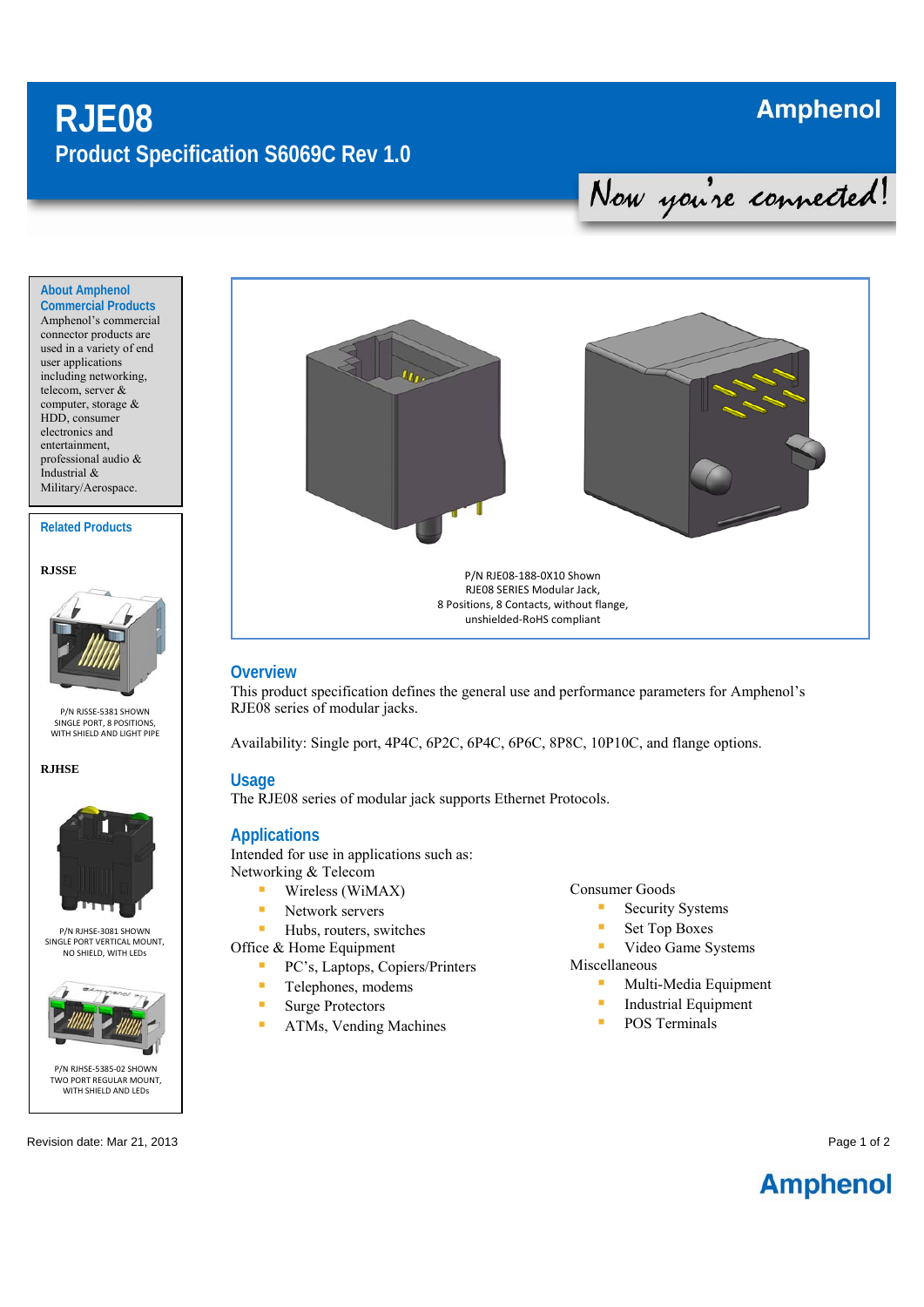## **S6069C Rev 1.0**

# Now you're connected!

**About Amphenol Commercial Products** 

Amphenol's commercial connector products are used in a variety of end user applications including networking, telecom, server & computer, storage & HDD, consumer electronics and entertainment, professional audio & Industrial & Military/Aerospace.

**Related Products** 

**RJULE** 



P/N FJULE‐4X182‐01 SHOWN SINGLE PORT REGULAR MOUNT, STANDARD SHIELD WITH SMT





P/N FRJAE‐418 SHOWN SINGLE PORT, 8 POSITIONS, WITH FERRITE FILTER AND SHIELD (FRONT TABS)

**RJLSE** 



P/N RJLSE‐41181‐01 SHOWN SINGLE PORT REGULAR MOUNT STANDARD SHIELD WITH SMT

## **Electrical Characteristics**

Contact resistance:  $25 \text{ mA}$  max. Current rating: 1.5 Amps Voltage rating: 125 Volts AC

Insulation resistance:  $500 \text{ M}\Omega$  minimum at 500V DC for 2 minutes max. DWV 1000 VAC, 60 Hz. 1 min.

## **Mechanical Characteristics**

Mating connector insertion force: 5.0 lbs. Maximum. Mating connector pull retention force: 20 lbs Minimum. Durability: 750 mating & unmating cycles

Recommended soldering temperature: Wave soldering peaked at 260° C for 5 seconds

Operating temperature:  $-40^{\circ}$  C to  $+70^{\circ}$  C

## **Material Requirements**

RJE08 connectors are RoHS compliant. Unless otherwise specified, the materials for each component shall be:

Insulator:

**Engineering thermoplastic material - Complies with UL 94V-0, Black color** 

- Contacts:
	- **Phosphor Bronze hard temper with gold thickness options**  $(6\mu$ **",**  $15\mu$ **",**  $30\mu$ **",**  $50\mu$ **") over** 50µ" minimum Nickel on contact mating area.
	- $\blacksquare$  100 $\mu$ " minimum matte tin or gold flash plating on tail area.

## **Available Documents**

| <b>Drawing Numbers:</b> |                                                                   |
|-------------------------|-------------------------------------------------------------------|
| P-RJE08-144-0X20        | RJE08 SERIES MODULAR JACK, 4 POSITIONS, 4 CONTACTS, WITH FLANGE,  |
|                         | UNSHIELDED, TOP ENTRY-RoHS COMPLIANT                              |
| P-RJE08-162-0X11        | MODULAR JACK, 6 POSITIONS, 2 CONTACTS, TOP ENTRY, WITHOUT SHIELD, |
|                         | WITHOUT FLANGE-ROHS COMPLIANT                                     |
| P-RJE08-164-0X10        | MODULAR JACK, 6 POSITIONS, 4 CONTACTS, TOP ENTRY, WITHOUT SHIELD, |
|                         | WITHOUT FLANGE-ROHS COMPLIANT                                     |
| P-RJE08-164-0X20        | MODULAR JACK, 6 POSITIONS, 4 CONTACTS, TOP ENTRY, WITHOUT SHIELD, |
|                         | WITH SIDE FLANGE-ROHS COMPLIANT                                   |
| P-RJE08-166-0X10-H      | MODULAR JACK, 6 POSITIONS, 6 CONTACTS, TOP ENTRY, WITHOUT SHIELD, |
|                         | WITHOUT FLANGE-ROHS COMPLIANT                                     |
| P-RJE08-188-0X10        | MODULAR JACK, TOP ENTRY, 8 POSITIONS, 8 CONTACTS, WITHOUT FLANGE, |
|                         | UNSHIELDED-R0HS COMPLIANT                                         |
| P-RJE08-188-0X20        | RJE08 SERIES MODULAR JACK, 8 POSITIONS, 8 CONTACTS, WITH FLANGE,  |
|                         | UNSHIELDED, TOP ENTRY-RoHS COMPLIANT                              |
| P-RJE08-188-0XA0        | MODULAR JACK, TOP ENTRY, 8 POSITIONS, 8 CONTACTS, WITH FLANGE,    |
|                         | UNSHIELDED-RoHS COMPLIANT                                         |
| $P-RJE08-1AA-0X10$      | RJ45 CONNECTOR, TOP ENTRY, 10 POSITIONS, 10 CONTACTS, PCB MOUNT,  |
|                         | UNSHIELDED-RoHS COMPLIANT                                         |

Contact factory or Authorized Amphenol representative for additional configurations.

Amphenol Canada Corp. **Page 2 of 2** of 2 605 Milner Avenue +1 416 291 4401

Copyright © Amphenol Corporation 2013 • All rights reserved

**Amphenol** 

www.amphenolcanada.com

THIS DOCUMENT CONTAINS PROPRIETARY INFORMATION AND SUCH INFORMATION MAY NOT BE DISCLOSED TO OTHERS FOR ANY PURPOSE OR USED FOR MANUFACTURING PURPOSES WITHOUT WRITTEN PERMISSION FROM AMPHENOL CANADA CORP.